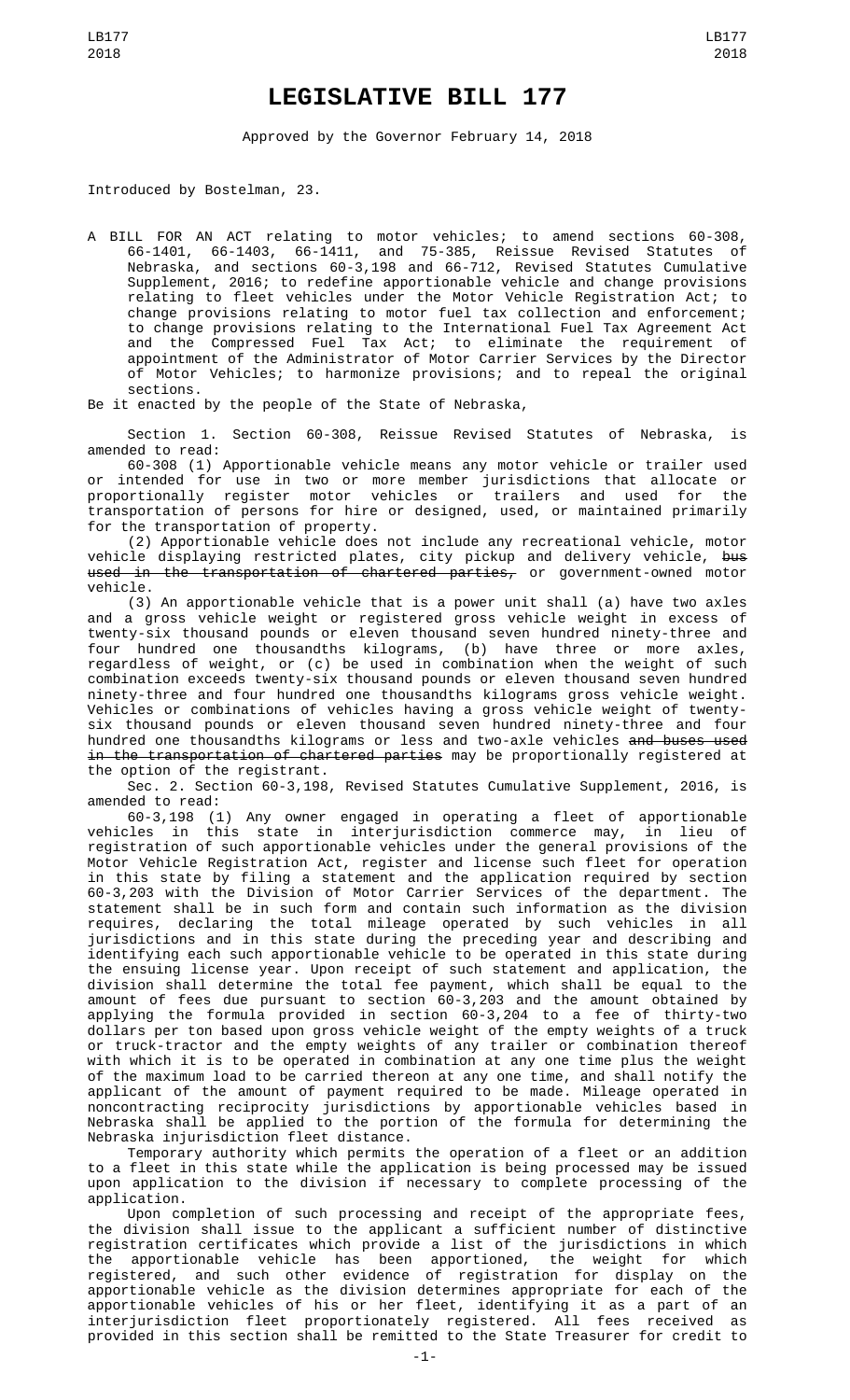the Motor Carrier Services Division Distributive Fund.

The apportionable vehicles so registered shall be exempt from all further registration and license fees under the Motor Vehicle Registration Act for movement or operation in the State of Nebraska except as provided in section 60-3,203. The proportional registration and licensing provision of this section shall apply to apportionable vehicles added to such fleets and operated in this state during the license year except with regard to permanent license plates issued under section 60-3,203.

The right of applicants to proportional registration under this section shall be subject to the terms and conditions of any reciprocity agreement, contract, or consent made by the division.

When a nonresident fleet owner has registered his or her apportionable vehicles, his or her apportionable vehicles shall be considered as fully registered for both interjurisdiction and intrajurisdiction commerce when the jurisdiction of base registration for such fleet accords the same consideration for fleets with a base registration in Nebraska. Each apportionable vehicle of a fleet registered by a resident of Nebraska shall be considered as fully registered for both interjurisdiction and intrajurisdiction commerce.

(2) Mileage proportions for interjurisdiction fleets not operated in this state during the preceding year shall be determined by the division upon the application of the applicant on forms to be supplied by the division which shall show the operations of the preceding year in other jurisdictions and estimated operations in Nebraska or, if no operations were conducted the previous year, a full statement of the proposed method of operation.

(3) Any owner complying with and being granted proportional registration shall preserve the records on which the application is made for a period of three years following the current registration year. Upon request of the division, the owner shall make such records available to the division at its office for audit as to accuracy of computation and payments or pay the costs of an audit at the home office of the owner by a duly appointed representative of the division if the office where the records are maintained is not within the State of Nebraska. The division may enter into agreements with agencies of other jurisdictions administering motor vehicle registration laws for joint audits of any such owner. All payments received to cover the costs of an audit shall be remitted by the division to the State Treasurer for credit to the Motor Carrier Division Cash Fund. No deficiency shall be assessed and no claim for credit shall be allowed for any license registration year for which records on which the application was made are no longer required to be maintained.

(4) If the division claims that a greater amount of fee is due under this section than was paid, the division shall notify the owner of the additional amount claimed to be due. The owner may accept such claim and pay the amount due, or he or she may dispute the claim and submit to the division any information which he or she may have in support of his or her position. If the dispute cannot otherwise be resolved within the division, the owner may petition for an appeal of the matter. The director shall appoint a hearing officer who shall hear the dispute and issue a written decision. Any appeal shall be in accordance with the Administrative Procedure Act. Upon expiration of the time for perfecting an appeal if no appeal is taken or upon final judicial determination if an appeal is taken, the division shall deny the owner the right to further registration for a fleet license until the amount finally determined to be due, together with any costs assessed against the owner, has been paid.

(5) Every applicant who licenses any apportionable vehicles under this section and section 60-3,203 shall have his or her registration certificates issued only after all fees under such sections are paid and, if applicable, proof has been furnished of payment, in the form prescribed by the director as directed by the United States Secretary of the Treasury, of the federal heavy vehicle use tax imposed by 26 U.S.C. 4481 of the Internal Revenue Code as defined in section 49-801.01.

(6)(a) In the event of the transfer of ownership of any registered apportionable vehicle, (b) in the case of loss of possession because of fire, theft, or wrecking, junking, or dismantling of any registered apportionable vehicle, (c) when a salvage branded certificate of title is issued for any registered apportionable vehicle, (d) whenever a type or class of registered apportioned vehicle is subsequently declared by legislative act or court decision to be illegal or ineligible to be operated or towed on the public roads and no longer subject to registration fees and taxes, (e) upon trade-in or surrender of a registered apportionable vehicle under a lease, or (f) in case of a change in the situs of a registered apportionable vehicle to a location outside of this state, its registration shall expire, except that if the registered owner or lessee applies to the division after such transfer or loss of possession and accompanies the application with a fee of one dollar and fifty cents, he or she may have any remaining credit of vehicle fees and taxes from the previously registered apportionable vehicle applied toward payment of any vehicle fees and taxes due and owing on another registered apportionable vehicle. If such registered apportionable vehicle has a greater gross vehicle weight than that of the previously registered apportionable vehicle, the registered owner or lessee of the registered apportionable vehicle shall additionally pay only the registration fee for the increased gross vehicle weight for the remaining months of the registration year based on the factors determined by the division in the original fleet application.

(7) Whenever a Nebraska-based fleet owner files an application with the division to delete a registered apportionable vehicle from a fleet of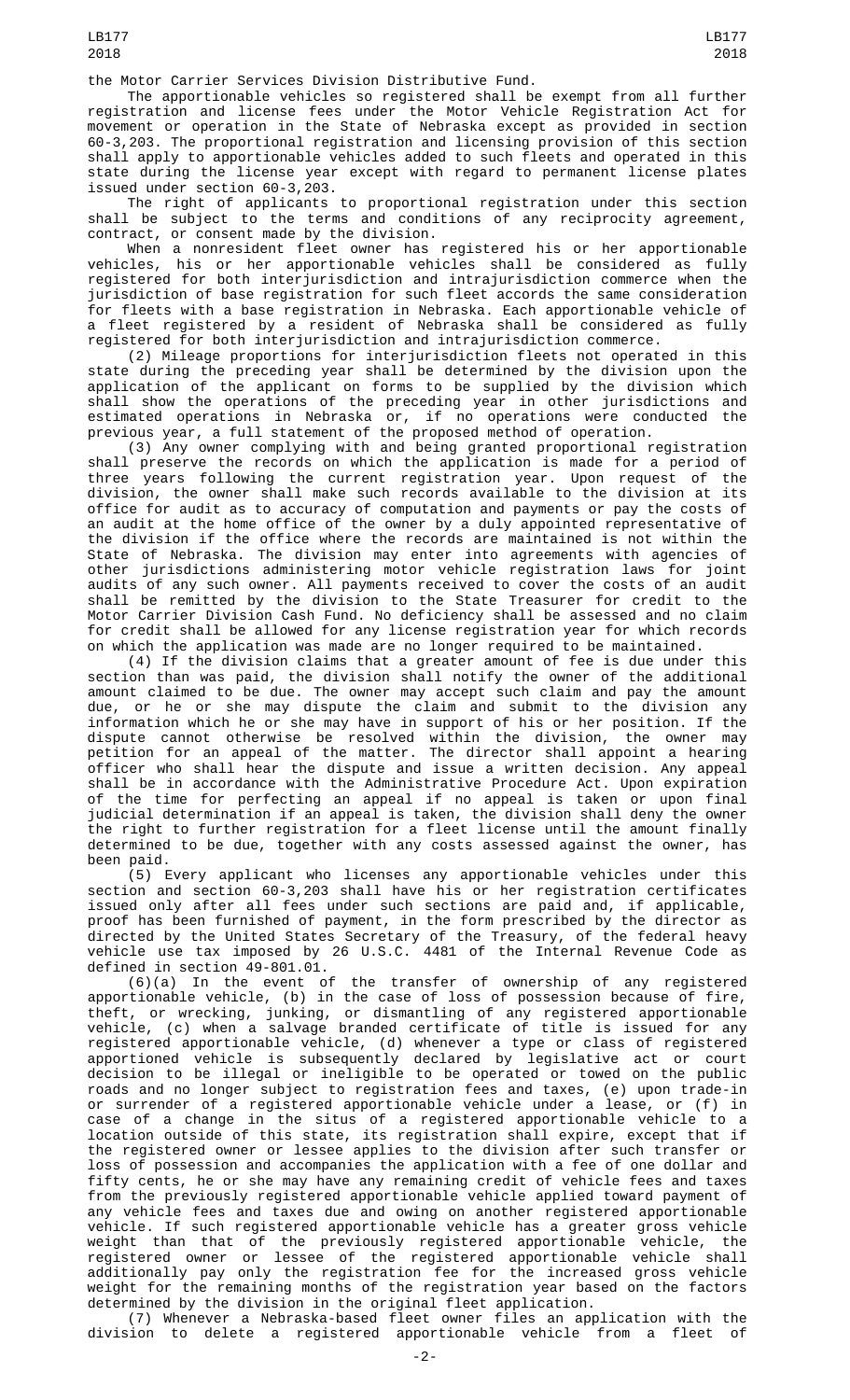LB177 2018

registered apportionable vehicles (a) because of a transfer of ownership of the registered apportionable vehicle, (b) because of loss of possession due to fire, theft, or wrecking, junking, or dismantling of the registered apportionable vehicle, (c) because a salvage branded certificate of title is issued for the registered apportionable vehicle, (d) because a type or class of registered apportioned vehicle is subsequently declared by legislative act or court decision to be illegal or ineligible to be operated or towed on the public roads and no longer subject to registration fees and taxes, (e) because of a trade-in or surrender of the registered apportionable vehicle under a lease, or (f) because of a change in the situs of the registered apportionable vehicle to a location outside of this state, the registered owner may, by returning the registration certificate or certificates and such other evidence of registration used by the division or, if such certificate or certificates or such other evidence of registration is unavailable, then by making an affidavit to the division of such transfer or loss, receive a refund of that portion of the unused registration fee based upon the number of unexpired months remaining in the registration year from the date of transfer or loss. No refund shall be allowed for any fees paid under section 60-3,203. When such apportionable vehicle is transferred or lost within the same month as acquired, no refund shall be allowed for such month. Such refund may be in the form of a credit against any registration fees that have been incurred or are, at the time of the refund, being incurred by the registered apportionable vehicle owner. The Nebraska-based fleet owner shall make a claim for a refund under this subsection within the registration period or shall be deemed to have forfeited his or her right to the refund.

(8) Whenever a Nebraska-based fleet owner files an application with the division to delete a registered apportionable vehicle from a fleet of registered apportionable vehicles because the apportionable vehicle is disabled and has been removed from service, the registered owner may, by returning the  $r$ egistration certificate or certificates and such other evidence registration used by the division or, in the case of the unavailability of such certificate or certificates or such other evidence of registration, then by making an affidavit to the division of such disablement and removal from service, receive a credit for that portion of the unused registration fee deposited in the Highway Trust Fund based upon the number of unexpired months remaining in the registration year. No credit shall be allowed for any fees paid under section 60-3,203. When such apportionable vehicle is removed from service within the same month in which it was registered, no credit shall be allowed for such month. Such credit may be applied against registration fees for new or replacement vehicles incurred within one year after cancellation of registration of the apportionable vehicle for which the credit was allowed. When any such apportionable vehicle is reregistered within the same registration year in which its registration has been canceled, the fee shall be that portion of the registration fee provided to be deposited in the Highway Trust Fund for the remainder of the registration year. The Nebraska-based fleet owner shall make a claim for a credit under this subsection within the registration period or shall be deemed to have forfeited his or her right to the credit.

(8) (9) In case of addition to the registered fleet during the registration year, the owner engaged in operating the fleet shall pay the proportionate registration fee from the date the vehicle was placed into service or, if the vehicle was previously registered, the date the prior registration expired or the date Nebraska became the base jurisdiction for the fleet, whichever is first, for the remaining balance of the registration year. The fee for any permanent license plate issued for such addition pursuant to section 60-3,203 shall be the full fee required by such section, regardless of the number of months remaining in the license year.

(9)  $(10)$  in lieu of registration under subsections (1) through  $(8)$   $(9)$  of this section, the title holder of record may apply to the division for special registration, to be known as an unladen-weight registration, for any commercial motor vehicle or combination of vehicles<u> which have been registered to a</u> Nebraska-based fleet owner within the current or previous registration year. Such registration shall be valid only for a period of thirty days and shall give no authority to operate the vehicle except when empty. The fee for such registration shall be twenty dollars for each vehicle, which fee shall be remitted to the State Treasurer for credit to the Highway Trust Fund. The issuance of such permits shall be governed by section 60-3,179.

(10) (11) Any person may, in lieu of registration under subsections (1) through  $(8)$   $(9)$  of this section or for other jurisdictions as approved by the director, purchase a trip permit for any nonresident truck, truck-tractor, bus, or truck or truck-tractor combination. A trip permit shall be issued before any person required to obtain a trip permit enters this state with such vehicle. The trip permit shall be issued by the director through Internet sales from the department's web site. The trip permit shall be valid for a period of seventytwo hours. The fee for the trip permit shall be twenty-five dollars for each truck, truck-tractor, bus, or truck or truck-tractor combination. The fee collected by the director shall be remitted to the State Treasurer for credit to the Highway Cash Fund.

Sec. 3. Section 66-712, Revised Statutes Cumulative Supplement, 2016, is amended to read:

66-712 For purposes of the Compressed Fuel Tax Act, the International Fuel Tax Agreement Act, and sections 66-482 to 66-4,149, 66-501 to 66-531, and 66-712 to 66-736: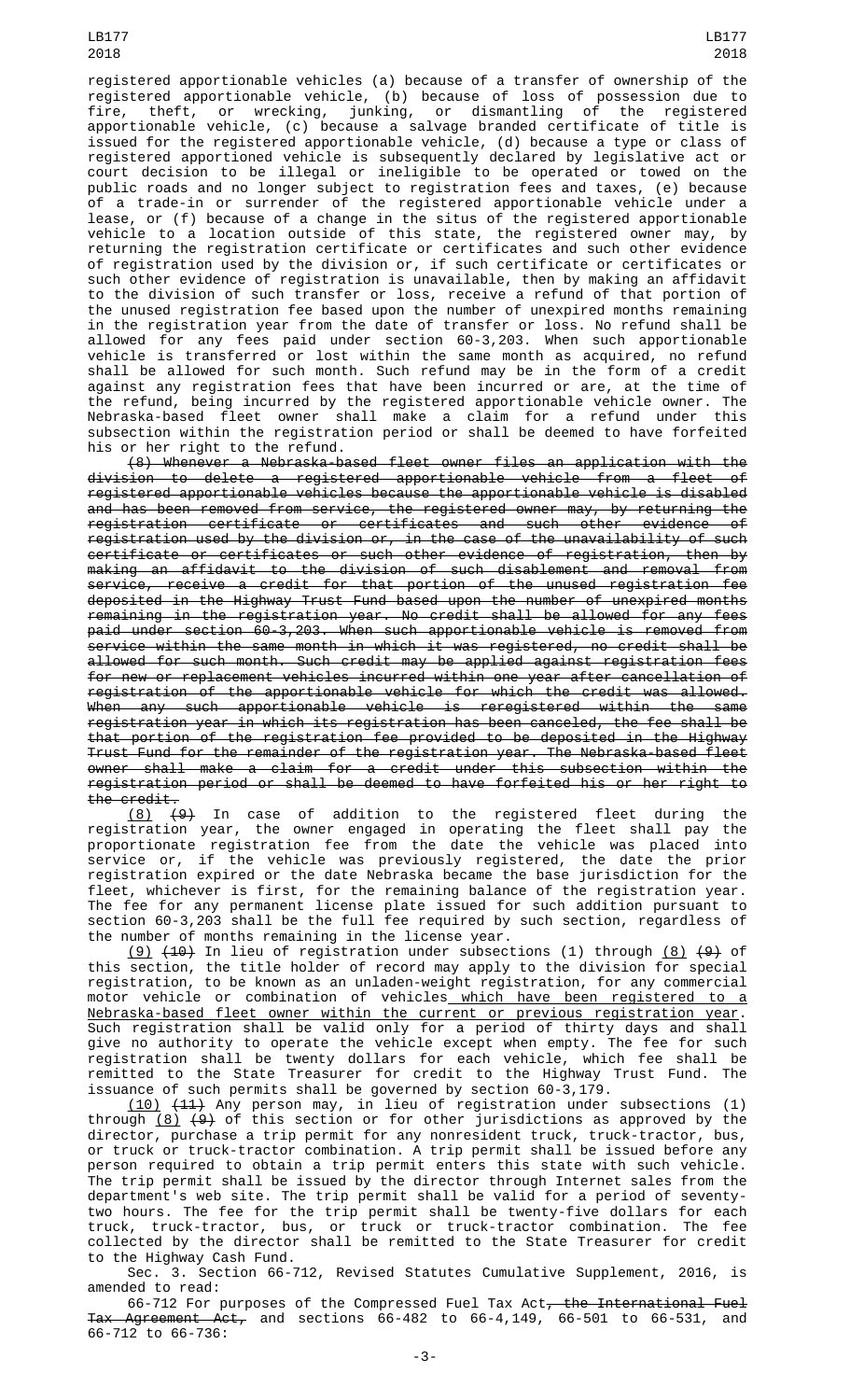(1) Department means the Motor Fuel Tax Enforcement and Collection Division of the Department of Revenue<del>, except that for purposes of enforcement</del> of the International Fuel Tax Agreement Act, department means the Division of Motor Carrier Services of the Department of Motor Vehicles;

(2) Motor fuel means any fuel defined as motor vehicle fuel in section 66-482, any fuel defined as diesel fuel in section 66-482, and any fuel defined as compressed fuel in section 66-6,100;

(3) Motor fuel laws means the Compressed Fuel Tax Act and sections 66-482 to 66-4,149, 66-501 to 66-531, and 66-712 to 66-736, except that for purposes of enforcement of the International Fuel Tax Agreement Act, motor fuel laws means the provisions of the International Fuel Tax Agreement Act and sections 66-712 to 66-736; and

(4) Person means any individual, firm, partnership, limited liability company, company, agency, association, corporation, state, county, municipality, or other political subdivision. Whenever a fine, imprisonment, or both are prescribed or imposed in sections 66-712 to 66-736, the word person as applied to a partnership, a limited liability company, or an association means the partners or members thereof.

Sec. 4. Section 66-1401, Reissue Revised Statutes of Nebraska, is amended to read:

66-1401 Sections 66-1401 to 66-1419 and sections 6, 7, 8, 9, 10, 11, 12, and 13 of this act shall be known and may be cited as the International Fuel Tax Agreement Act.

Sec. 5. Section 66-1403, Reissue Revised Statutes of Nebraska, is amended to read:

66-1403 For purposes of the International Fuel Tax Agreement Act, unless the context otherwise requires:

(1) Agreement means a cooperative fuel tax agreement entered into under section 66-1404 <u>and, specifically, the International Fuel Tax Agreement</u>;

(2) Base state means the state where (a) the motor vehicles are based for vehicle registration purposes, (b) the operational control and operational records of the licensee's motor vehicles are maintained or can be made available, and (c) some mileage is accrued by motor vehicles within the fleet; (3) Department means the Division of Motor Carrier Services of the

Department of Motor Vehicles; (4) (3) Director means the Director of Motor Vehicles or his or her designee and includes the Division of Motor Carrier Services of the Department of Motor Vehicles;—<del>and</del>

(5) (4) Licensee means a person licensed pursuant to the methods established in subdivision (2) of section 66-1406<u>;</u>  $\texttt{-}$ 

(6) Motor fuel means any fuel defined as motor vehicle fuel in section 66-482, any fuel defined as diesel fuel in section 66-482, and any fuel defined as compressed fuel in section 66-6,100; and

(7) Person means any individual, firm, partnership, limited liability company, company, agency, association, or corporation or state, county, city, town, village, or other political subdivision.

Sec. 6. (1) The department may require information as it deems necessary on any report, return, or other statement under the agreement.

(2) The department may require any of the reports, returns, or other filings due from any licensees to be filed electronically.

(3) The department shall prescribe the formats and procedures for electronic filing. The department shall adopt formats and procedures that are reasonably consistent with the formats and procedures of other states requiring electronic reporting of motor fuel information.

(4) Any person who does not file electronically when required or who fails to use the prescribed formats and procedures shall be considered to have not filed the return, report, or other filing.

Sec. 7. <u>(1)(a) No penalty shall be imposed upon any person who</u> voluntarily reports an underpayment of tax by filing an amended return if the original return is filed on time.

(b) Except as provided in subsection (3) of this section, interest shall not be waived on any additional tax due as reported on any amended return, and such interest shall be computed from the date such tax was due.

(2) The department may in its discretion waive all or any portion of the penalties incurred upon sufficient showing by the taxpayer that the failure to file or pay is not due to negligence, intentional disregard of the law, rules, or regulations, intentional evasion of the tax, or fraud committed with intent to evade the tax or that such penalties should otherwise be waived.

(3) The department may in its discretion waive any and all interest incurred upon sufficient showing by the taxpayer that such interest should be waived.

(4) All penalties collected by the department under this section shall be remitted to the State Treasurer for credit to the Highway Trust Fund.

Sec. 8. <u>(1) Any license or permit issued by the department under the</u> motor fuel laws may be suspended for the following reasons:

(a) Cancellation of security;

(b) Failure to provide additional security as required;

(c) Failure to file any report or return, filing an incomplete report or return, or not filing electronically, within the time provided;

(d) Failure to pay taxes due within the time provided;

(e) Filing of any false report, return, statement, or affidavit, knowing <u>it to be false;</u>

(f) Using or placing dyed diesel fuel in a motor vehicle except as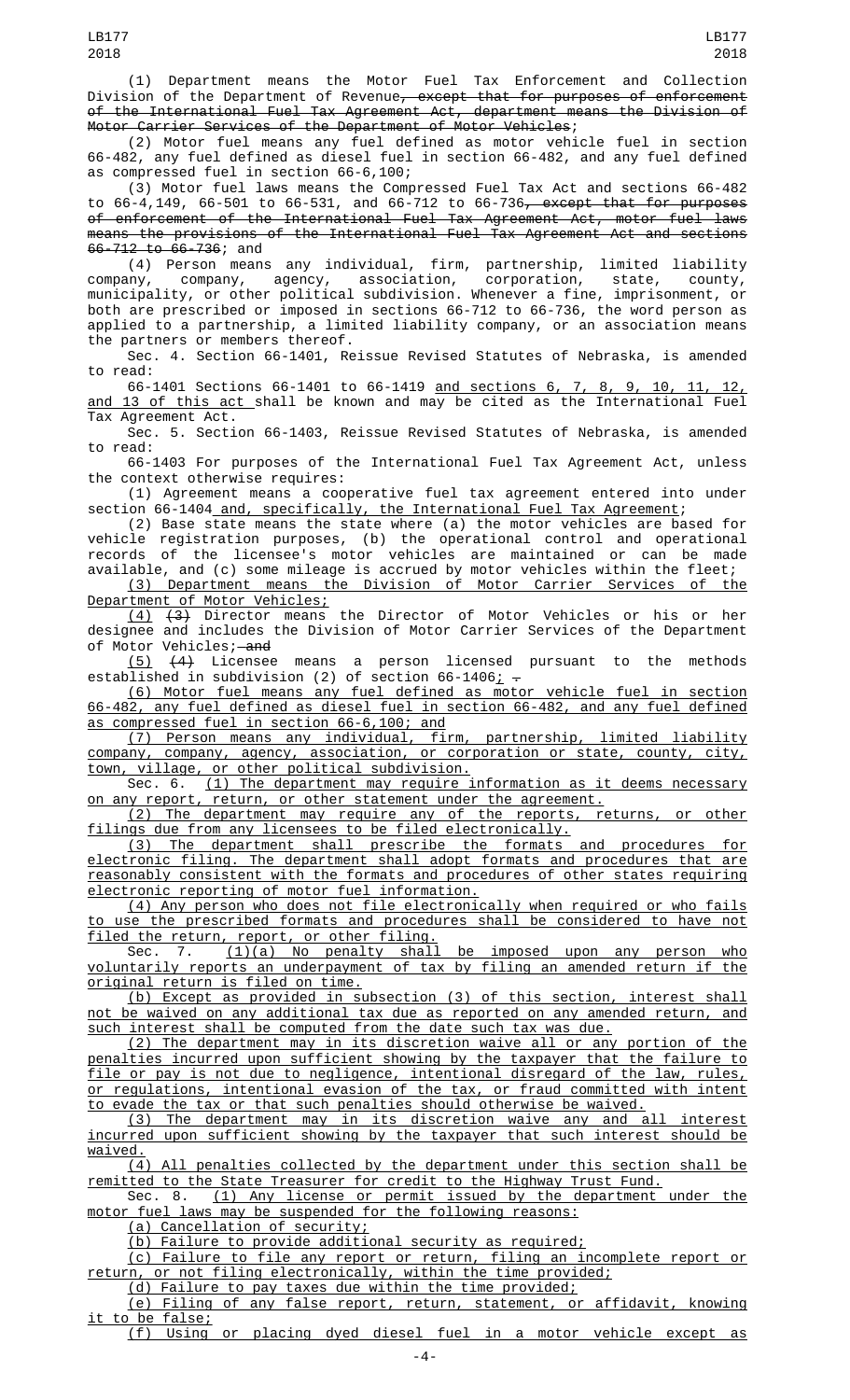(g) A licensee no longer being eligible to obtain a license or permit; or (h) Any other violation by a licensee of the agreement or the rules and regulations.

(2) The department shall mail notice of suspension of any license or permit.

(3) The licensee or permitholder may, within thirty days after the mailing of the notice of such suspension, petition the department in writing for a hearing and reconsideration of such suspension. If a petition is filed, the department shall, within twenty days of receipt of the petition, set a hearing date at which the licensee or permitholder may show cause why his or her suspended license or permit should not be canceled. The department shall give the licensee or permitholder reasonable notice of the time and place of such hearing. Within a reasonable time after the conclusion of the hearing, the department shall issue an order either reinstating or revoking such license or permit.

(4) If a petition is not filed within the thirty-day period, the suspended license or permit shall be revoked by the department at the expiration of the period.

(5) Any reissuance of a permit or license to the same person within three years from the date of revocation shall require a reinstatement fee of one hundred dollars to be submitted to the department. The department shall remit the fee to the State Treasurer for credit to the Highway Cash Fund.

(6) Suspension or revocation of a license or permit issued by the department shall not relieve any person from making or filing the reports or returns required by the motor fuel laws in the manner or within the time required.

(7) The licensee or permitholder may request in writing that the department consider reinstating a revoked license. The department shall make a final determination to reinstate or not reinstate and communicate its decision in writing to the licensee or permitholder within thirty days of receipt of the request.

Sec. 9. <u>All notices by the department required by the motor fuel laws</u> shall be mailed or electronically transmitted to the address of the licensee or permitholder as shown on the records of the department.

Sec. 10. (1) As soon as practical after a return is filed, the department shall examine it to determine the correct amount of tax. If the department finds that the amount of tax shown on the return is less than the correct amount, it shall notify the taxpayer of the amount of the deficiency determined.

(2) If any person fails to file a return or has improperly purchased motor fuel without the payment of tax, the department shall estimate the person's liability from any available information and notify the person of the amount the deficiency determined.

(3) The amount of the deficiency determined shall constitute a final assessment together with interest and penalties thirty days after the date on which notice was mailed to the taxpayer at his or her last-known address unless a written protest is filed with the department within such thirty-day period.

(4) The final assessment provisions of this section shall constitute a final decision of the agency for purposes of the Administrative Procedure Act.

(5) An assessment made by the department shall be presumed to be correct. In any case when the validity of the assessment is questioned, the burden shall be on the person who challenges the assessment to establish by a preponderance the evidence that the assessment is erroneous or excessive.

(6)(a) Except in the case of a fraudulent return or of neglect or refusal to make a return, the notice of a proposed deficiency determination shall be mailed within three years after the last day of the month following the end of the period for which the amount proposed is to be determined or within three years after the return is filed, whichever period expires later.

(b) The taxpayer and the department may agree, prior to the expiration of the period in subdivision (a) of this subsection, to extend the period during which the notice of a deficiency determination can be mailed. The extension of the period for the mailing of a deficiency determination shall also extend the period during which a refund can be claimed.

Sec. 11. <u>(1) Any corporate officer or employee with the authority to</u> decide whether the corporation will pay the taxes imposed upon a corporation by the motor fuel laws, to file any reports or returns required by the motor fuel <u>laws, or to perform any other act required of a corporation under the motor</u><br>fuel laws shall be personally liable for the payment of the taxes, interest, laws shall be personally liable for the payment of the taxes, interest, penalties, or other administrative penalties in the event of willful failure on his or her part to have the corporation perform such act. Such taxes shall be collected in the same manner as provided under the Uniform State Tax Lien Registration and Enforcement Act.

(2) Within thirty days after the day on which the notice and demand are made for the payment of such taxes, any corporate officer or employee seeking to challenge the department's determination as to his or her personal liability for the corporation's unpaid taxes may petition for a redetermination. The petition may include a request for the redetermination of the personal liability of the corporate officer or employee, the redetermination of the amount of the corporation's unpaid taxes, or both. If a petition for redetermination is not filed within the thirty-day period, the determination becomes final at the expiration of the period.

(3) If the requirements prescribed in subsection (2) of this section are